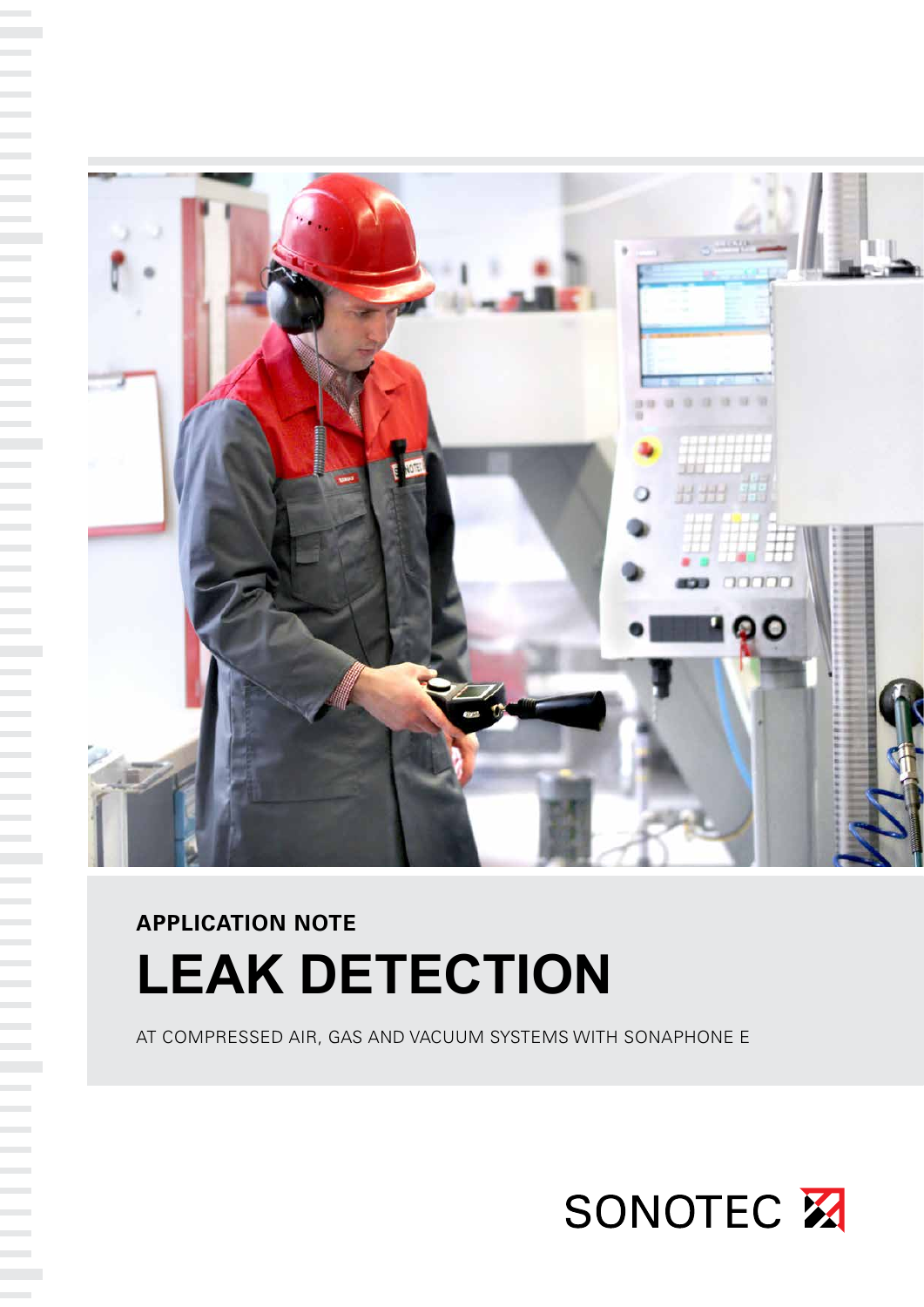# **APPLICATION**

Whether in large-scale industrial production, on assembly lines in medium-sized companies or in small workshops – compressed air has an important role to play almost everywhere. And it accounts for a large proportion of energy needs. Regular checking of the compressed air system to identify leaks reduces operating costs appreciably. Around 30 percent of the energy used in compressed air systems is lost through leakages. The leaks typically occur at couplings, valves or gates, as well as on faulty hoses, screw and flange connections or corroded pipework. If these leakages remain undetected, even the best compressed air control can be of no further help. The compressors have to compensate for permanent pressure loss. They run for longer, need more energy and wear out faster. The result is higher costs. The regular detection and rectification of leakages, which are often only millimetres in size, therefore contributes to a huge cost saving and improvement in energy efficiency.



#### **Further Applications of the SONAPHONE**

- **Tightness Testing**
- **F** Steam Trap and Valve Inspection
- **F** Bearing Monitoring and Lubrication
- **F** Detection of Partial Discharges

## **SOLUTION**

Using SONAPHONE technology, anybody can locate leakages and seal failures in compressed air, gas and vacuum systems quickly and easily. If gas escapes from a leak it causes turbulences, which generate ultrasound. These ultrasonic signals are initially inaudible to the human ear. The ultrasonic testing equipment from SONOTEC converts the signals into optically and acoustically perceptive information for the user. In addition to the fast, reliable location of compressed air and gas leaks, the handy ultrasonic detection devices of the SONAPHONE product family are also suitable for tightness testing of various systems, wear control on rotating machinery and providing evidence of partial electrical discharges where there is insulation damage. The checking of steam traps and valves is another task covered by the mobile devices.

## **FURTHER PRODUCTS FOR PREVENTIVE MAINTENANCE**

## **SONAPHONE**

Digital ultrasonic testing device with innovative sensors and intelligent software

### $<sup>r</sup>$  Intuitive user-friendly software</sup>

- New applications (e.g. leak classification)
- **Test reports created quickly and easily**

#### **SONAPHONE Pocket**

Compact ultrasonic testing device for leak detection on compressed air systems

- Compact, intuitive, robust
- **Extensive accessories**
- **F** Easy to handle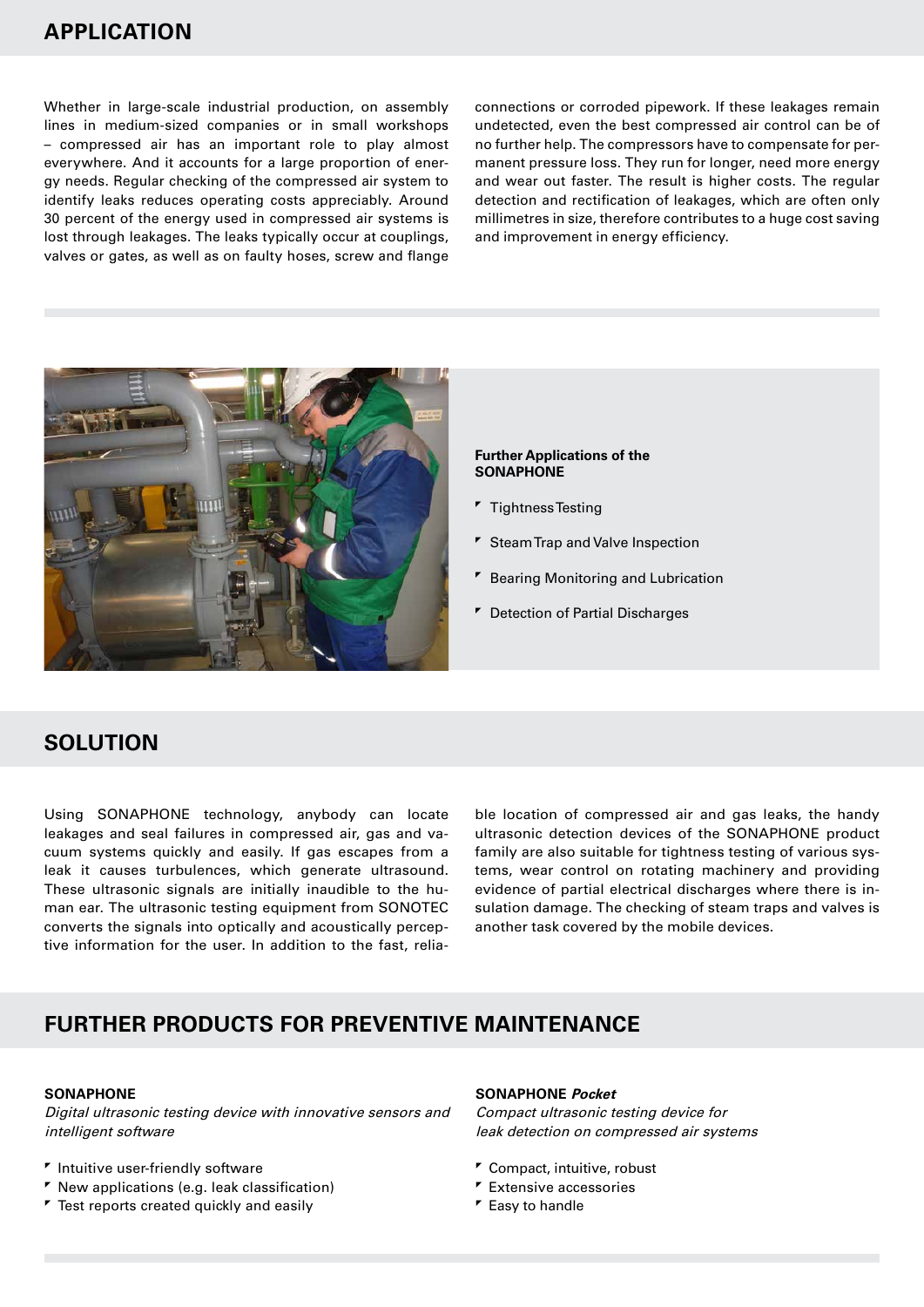# **AUSWAHL DES PASSENDEN ZUBEHÖRS SELECTION OF ACCESSORIES**